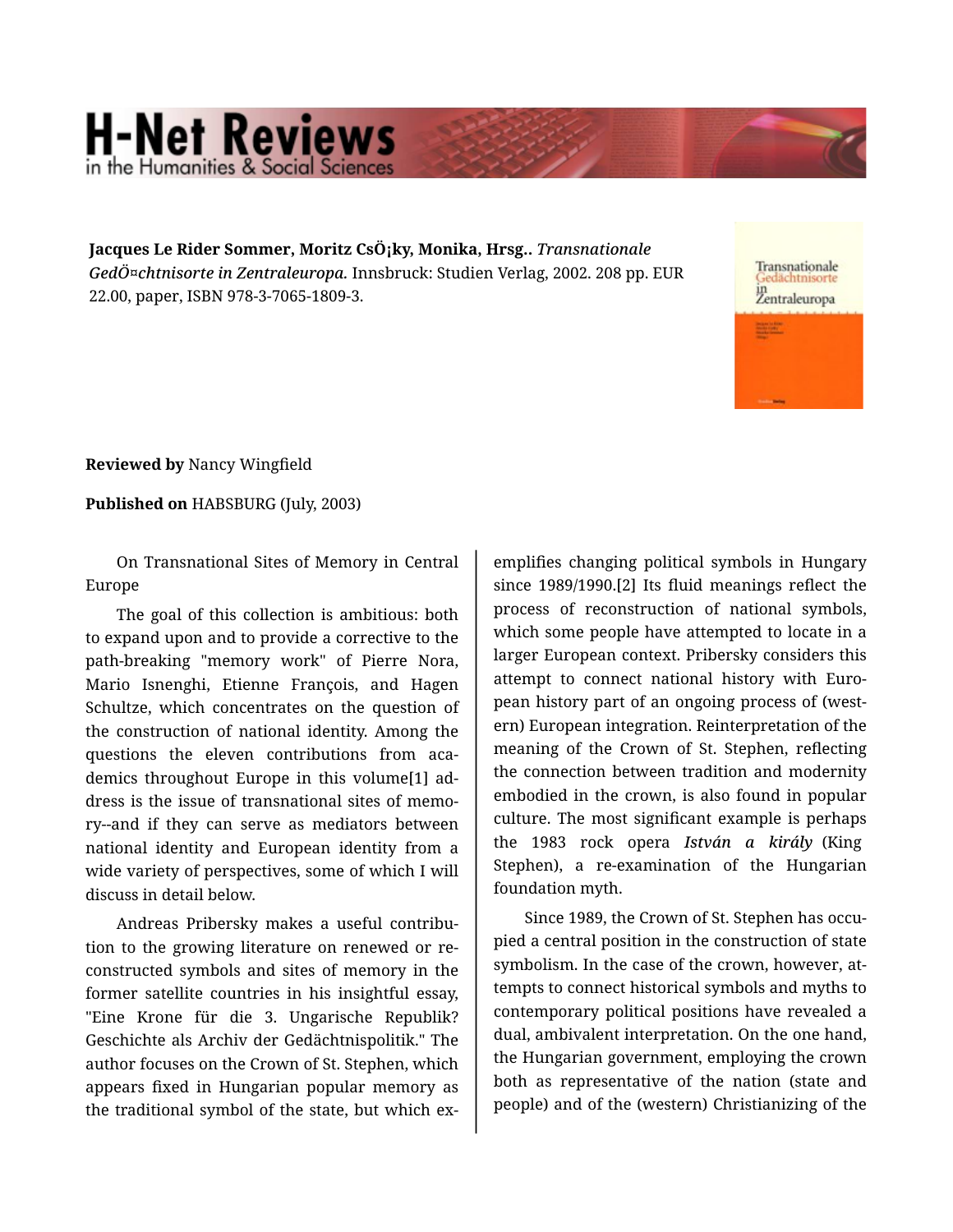entire people by St. Stephen, thus shares some characteristics of European right populism. This right populism is reflected in other elements of the government's political rhetoric, especially in the demarcation of the national "We" versus "They" groups within the population. This "Other‐ ing" has been most noticeable vis-à-vis Hungary's Jews.[3] On the other hand, this same symbolism attempts to represent modernization politics. This modernizing aspect is symbolically equated with westernizing tendencies and gains legitimacy through contemporary political developments, in‐ cluding entry into the European Union and NATO. Pribersky astutely concludes that the Western Eu‐ ropean understanding of the process of "Western‐ ization" and the "process of Europeanization" may be opposed to the renewed political tradition of conservative modernization.

In "Josef Ressel: ein gemeinsamer 'lieu de mé‐ moire' Mitteleuropas?," Ernst Bruckmüller dis‐ cusses the claims made by three groups--Austro-German, Czech, and Slovenian speakers--to Ressel (1793-1857), a Habsburg civil servant and inven‐ tor. The son of a German-speaking father and Czech-speaking mother, Ressel was born in Bo‐ hemia, and educated there and in Vienna. Ressel, who had knowledge of Italian and Slovene, spent much of his career in Istria and Slovenia where, as a forest administrator, he was also responsible for surveying forests and improving agricultural production.

Ressel is a fascinating historic figure and an inspired choice for analysis as a site of memory. After plans to honor Ressel posthumously with a statue in Trieste fell through, one was instead un‐ veiled in 1863 before the Technical University in Vienna, where it stands today in Ressel Park. The Latin-language inscription honored the "Austrian" Ressel as the inventor of the ship propeller. The statue of Ressel worked well in mid-nineteenthcentury Vienna: the unitary and theoretically transnational state urgently needed transnational

heroes, who could have an integrative effect be‐ yond a particular language group.

Ressel would also be honored with a memori‐ al tablet in his birthplace and streets named for him in Laibach/Ljubljana, Prague, and Vienna (a statue of Ressel was also unveiled in Chrudim, Czechoslovakia, in 1924). Bruckmüller maintains that these manifestations served to anchor the *habsbergtreu* Ressel in the collective memory of the Austro-Germans, Czechs, and Slovenes. In‐ deed, Ressel remained a stable figure in the mem‐ ory of all three groups. A more detailed discussion of these assertions might improve this essay, be‐ cause as recent research, for example, the work of historian Jeremy King, has demonstrated, nation‐ al identity as a social construct is fluid and changes over time.[4] Does Ressel, who represents a triple claim as a civil, engineering, and national hero, constitute a shared *lieu de mémoire* or does he occupy three parallel universes of collective memory? I am not sure.

Some of the essays in this volume capture the imagination. One of them is Pierre Burlaud's wide-ranging contribution, "Gespenster und Gedächtnislücken. Geschichte, Erinnerungen, Vergessenheit an der Donau. Ein literarischer Es‐ say," which explicitly builds upon Pierre Nora's discussion of history and memory. In his effort to locate the Danube and Central Europe in the fluid public imagination of the region, Burlaud notes the central role the Danube has played historical‐ ly as both a trade route and a border. Indeed, this border was porous: sometimes there was trade across it, as between the Romans and the "barbar‐ ians." Moreover, the author asserts, the river is not only a site of memory, but it also contains along its banks many historic sites. Burlaud, in‐ deed, describes the interaction of numerous liter‐ ary figures with the Danube (Peter Esterhazy and Panait Istrati, for instance), but his essay ranges far wider than just kaleidoscopic literary repre‐ sentations in its consideration of human interac‐ tion with this European river. In the 1990s, when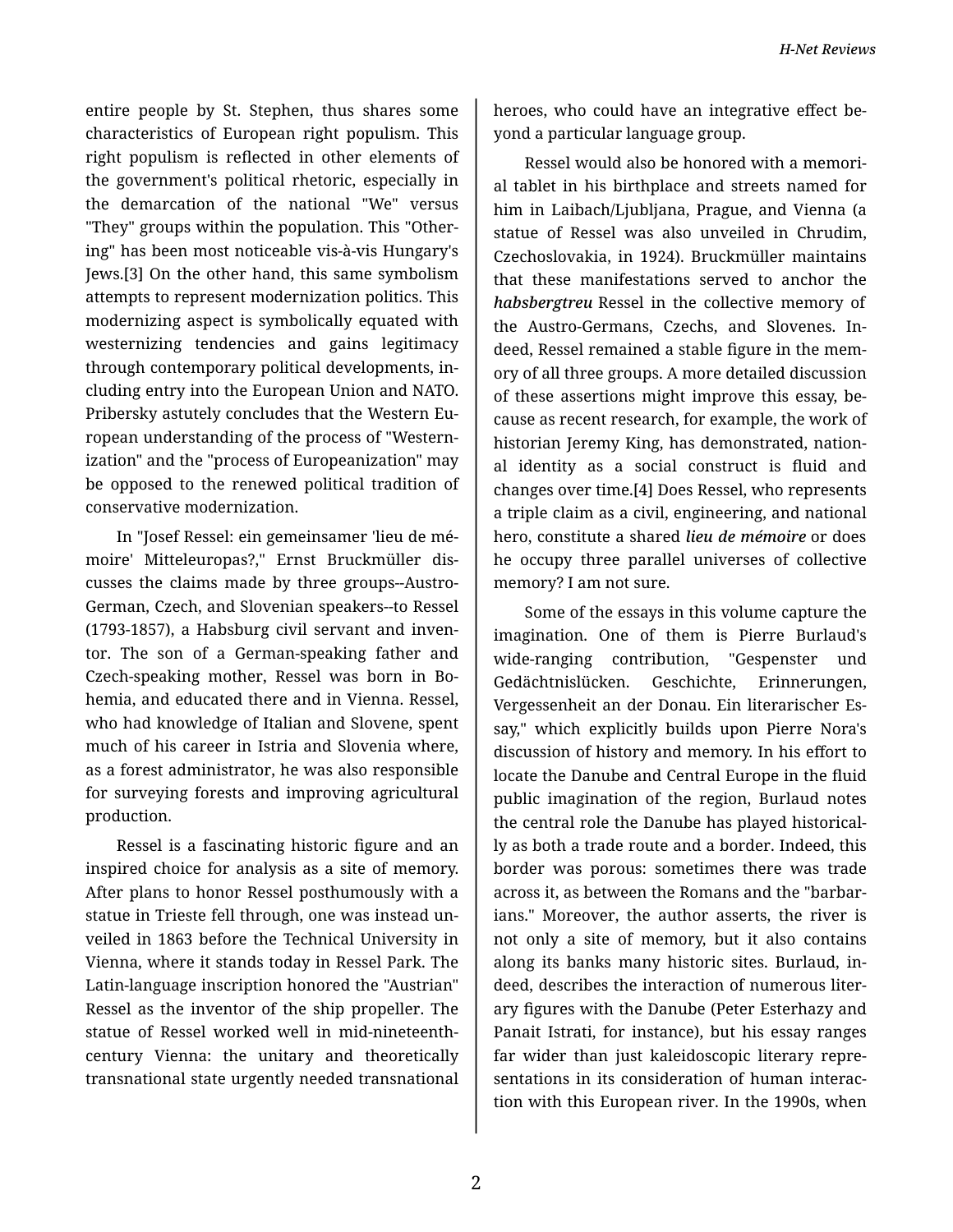there was freedom all along the Danube, it was variously designated the river of memory, of mis‐ understanding, and of forgetting.

In his speculative Conclusion, Burlaud rhetor‐ ically asks if it is an exaggeration to assert that the continual intervention of the Great Powers has given the impression of the Danube region as a victim of history rather than a maker of the same? He provides examples ranging from the Turkish occupation of southeastern Europe through the destruction of Serbia by the international commu‐ nity and the European Union's recent sanctions against Austria. He concludes with a positive eval‐ uation of the EU's influence on the region: it con‐ siders foreigners the bearers of potential enrich‐ ment rather than as a potential threat.

This collection contains some of the flaws common to many such publications: diacriticals are inconsistently employed; there is neither a bibliography nor an index. The volume also lacks a descriptive list of contributors. The clearly re‐ produced illustrations like those in the essays by Rudolf Jaworski and Thomas Serrier are of great value, because they help the reader visualize some of the sites of memory under discussion. This reviewer would have appreciated similar il‐ lustrations throughout.

The inclusion of essays in this conference col‐ lection that focus on areas from Dresden and Leipzig to Czernowitz raises the question: which Central Europe? The construction of Central Eu‐ rope is a topic Burlaud briefly discusses, but the editors do not. This is important, not least because of the changing self-perceptions of the very re‐ gions under discussion. Defining terms is just one of the issues that the thoughtful, but brief, de‐ scriptive introduction missed a chance to address. In addition, the editors might have taken the op‐ portunity to make greater thematic sense of this volume, which remains more a group of interest‐ ing, and often innovative, essays loosely bound by a broad theme than a coherent volume clearly and consistently addressing the premise alluded

to in the title. These criticisms aside, this is a col‐ lection well worth reading.

Notes:

[1]. Contributors to this volume are Rudolf Ja‐ worski (Kiel), Thomas Serrier (Paris), Christoph Boyer (Dresden), Andreas Pribersky (Vienna), An‐ drei Corbea-Hoisie (Iasi), Ernst Bruckmüller (Vien‐ na), Michel Espagne (Paris), Daniel Baric (Paris), Jacques Le Rider (Paris), Sylvie Arlaud (Paris), and Pierre Burlaud (Montlucon).

[2]. On changing interpretations of another Hungarian symbol, March 15, see Alice Freifeld, "The Cult of March 15: Sustaining the Hungarian Myth of Revolution, 1849-1999, " in *Staging the Past: The Politics of Commemoration in Habsburg Central Europe, 1848 to the Present*, ed. by Maria Bucur and Nancy M. Wingfield (West Lafayette: Purdue University Press, 2001), pp. 255-85; on changing symbols in the region more generally, see Richard S. Esbenshade, "Remembering to For‐ get: Memory, History, National Identity in Postwar East-Central Europe." *Representations* 49 (Winter 1995): pp. 72-96; and Katherine Verdery, *The Polit‐ ical Lives of Dead Bodies: Reburial and Postso‐ cialist Change* (New York: Columbia University Press, 1999).

[3]. On the "Other," see Vilho Harle, "On the Concepts of the 'Other' and the 'Enemy,'" *History of European Ideas* 19/nos. 1-3 (1994), pp. 27-34.

[4]. In his article, "The Nationalization of East Central Europe: Ethnicism, Ethnicity, and Be‐ yond," in *Staging the Past*, pp. 112-52, Jeremy King discusses conflicting Czech and German claims to the memory of imperial royal Shipmaster Adal‐ bert/Vojtech Lanna in Budweis/Ceske Budejovice. See also Jeremy King, *Budweisers into Czechs and Germans: A Local History of Bohemian Politics, 1848-1948* (Princeton: Princeton University Press, 2002).

Copyright 2003 by H-Net, all rights reserved. H-Net permits the redistribution and reprinting of this work for nonprofit, educational purposes,